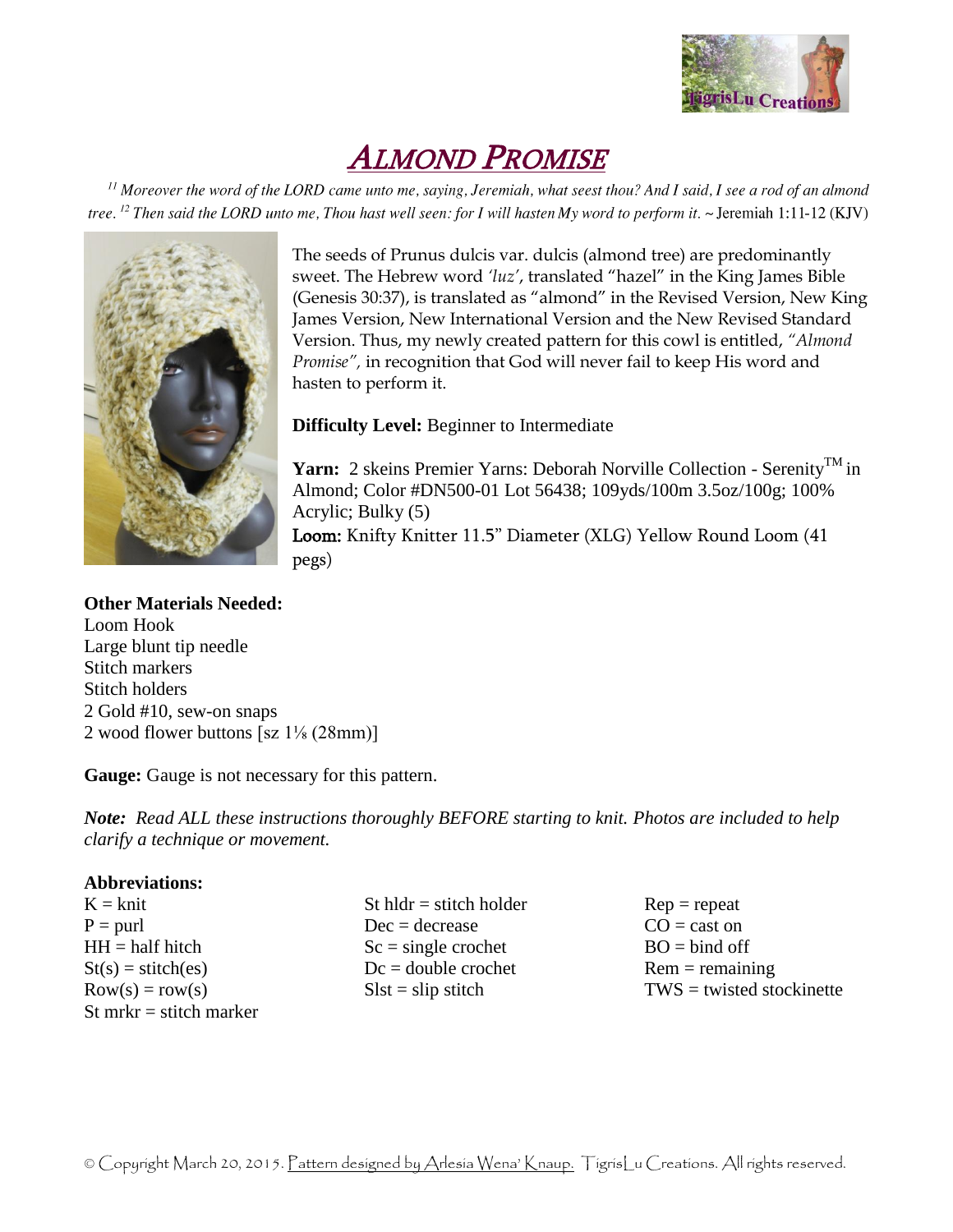# **Loom Techniques:**

## **E-wrap Cast-on:**

"Tie a slipknot leaving a 3-inch tail and place on peg 1. With your working yarn held in your right hand, wrap each peg in a counterclockwise direction with the yarn crossing on the inside of the loom. Wrap each peg in this manner moving across the loom from right to left." (Novelli, 2006-2010)

## **Half hitch Stitch:**

This stitch will begin each return row and is used instead of an actual stitch to give a more even and attractive edge.



To begin each row, create an e-wrap loop {working yarn tail on bottom, as shown in photo1}. Place loop onto last peg of row, then bring working yarn up and e-wrap pegs going back in opposite direction {see photos 2-4}. Ensure end peg loop is uniformly tight; there are now two loops on end peg.



Do not knit off until return row as a 2 over 1 knit off {see photos5-7}.

# **Backstitch BO:**

Wrap working yarn around pegs with sts 2.5 times, cut. Using tapestry needle and working from left to right; thread yarn, weave through first st, and pull through. Weave yarn through front of  $2^{nd}$  st and back of  $1<sup>st</sup>$  st; then through front of 3<sup>rd</sup> st and the back of the  $2<sup>nd</sup>$  loop, tightening uniformly as you go. Repeat this process until last st is reached, then fasten off by passing yarn through last st twice.

#### **Instructions:**

—Make a slipknot and place on front peg of loom, e-wrap CO 41 pegs. **Do not join.**

# **Cowl:**

- 1. K1, \*P2, K2; rep from \* across.
- 2. HH, K1;  $*P2$ , K2; rep from  $*$  across, end with K1.
- 3. HH, \*P2, K2; rep from \* across.
- 4. Repeat step 2.
- 5. HH, K1; \*P2, K2; rep from \* across.
- 6. Repeat step 2.
- 7. HH, P1; \*K2, P2; rep from \* across.
- 8. Repeat step 2.
- 9. HH, \*K2, P2; rep from \* across.

© Copyright March 20, 2015. Pattern designed by Arlesia Wena' Knaup. TigrisLu Creations. All rights reserved.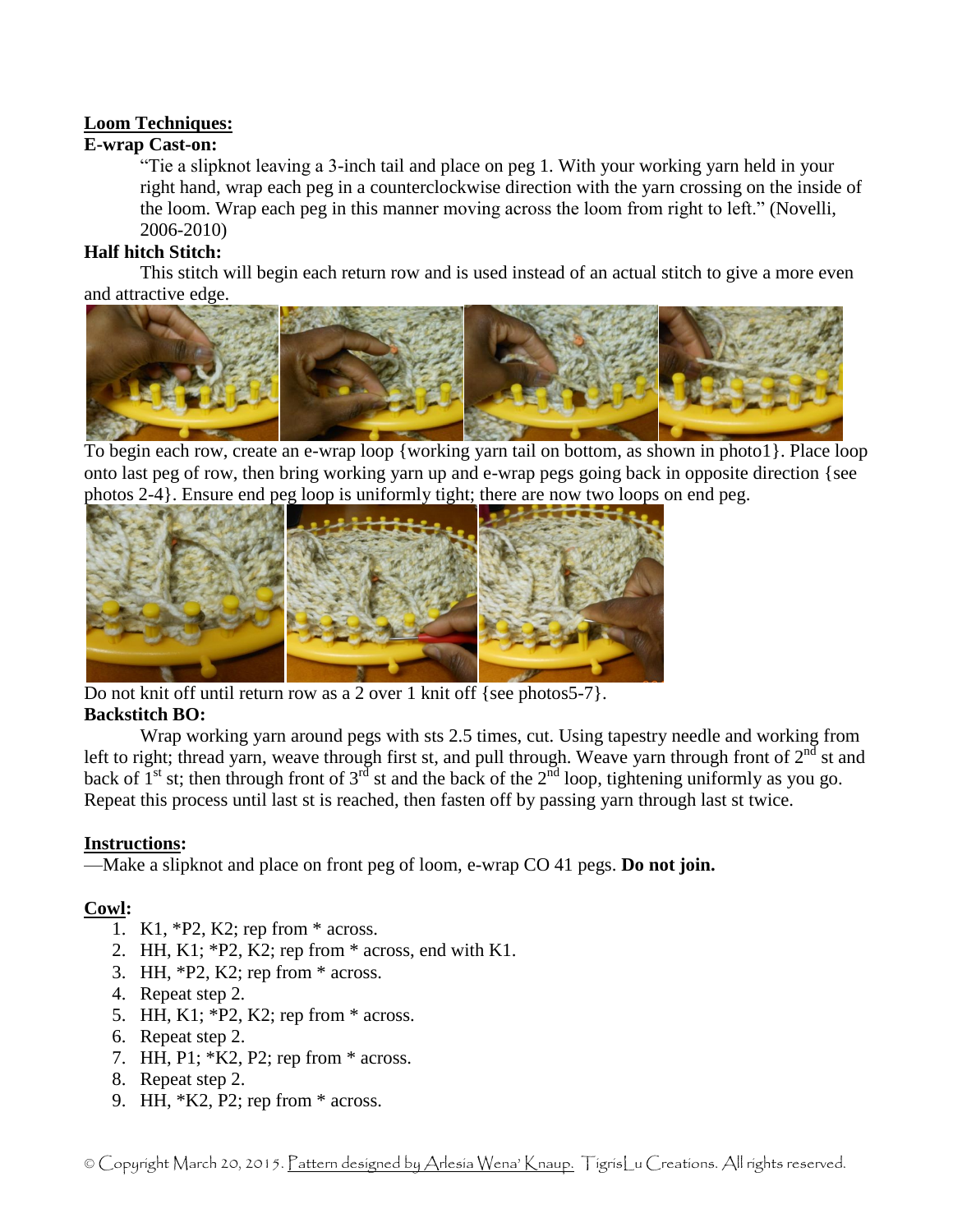- 10. HH, P1; \*K2, P2; rep from \* across, end with K1.
- 11. Repeat step 3.
- 12. Repeat step 2.
- 13. Repeat step 9.
- 14. HH, P1; \*K2, P2; rep from \* across, end with P1.
- 15. Repeat step 3.
- 16. Repeat step 2.
- 17. Repeat step 9.
- 18. Repeat step 14.
- 19. Repeat step 9.
- 20. Repeat step 7.

At this point, the cowl should measure approximately 4in or 5.1cm.

# **Hoodie**:

- 1. HH, e-wrap (TWS) knit next 40 pegs.
- 2. Repeat step 1, until 26 rows completed.
- 3. Tapered top:
	- a. Divide loom into 2 sections having 20 pegs each, with 1 peg rem in middle. Place a stitch marker on middle peg.
	- b. On both sides of middle peg, decrease 1st by moving loop from 2<sup>nd</sup> peg to middle peg over to the peg next to the middle peg.
	- c. Move all rem loops on either side over to remove holes made by empty pegs (39sts rem).
	- d. HH, e-wrap  $(TWS)$  K 2 R
	- e. Repeat steps 3b-3d 4times, until 33sts rem. (34rows)
	- f. Repeat step 3d. (36rows)
	- g. Remove 16sts from one side of middle peg to st hldr (or ravel cord); remove rem 17 sts to  $2<sup>nd</sup>$  st hldr (or ravel cord).
	- h. Turn piece inside out and replace17sts from st hldr (ravel cord) on to pegs; ensuring  $1<sup>st</sup>$  loop is placed on middle marked peg and working yarn is on left-hand side.
	- i. Skipping  $17^{th}$  peg, replace loops from  $2^{nd}$  st hldr (ravel cord) onto same 16 pegs. (Each peg now has 2 loops, except  $17<sup>th</sup>$ .)
	- j. Remove loop from  $17^{th}$  peg and place it on  $16^{th}$  peg; (peg now has 3 loops).
	- k. Knit off pegs, with last peg being a 2 over 1 knit off.
	- l. Backstitch BO; secure and weave in all loose ends.

Here are photos of how the hoodie looks after tapering and binding off with the above method.









© Copyright March 20, 2015. Pattern designed by Arlesia Wena' Knaup. TigrisLu Creations. All rights reserved.